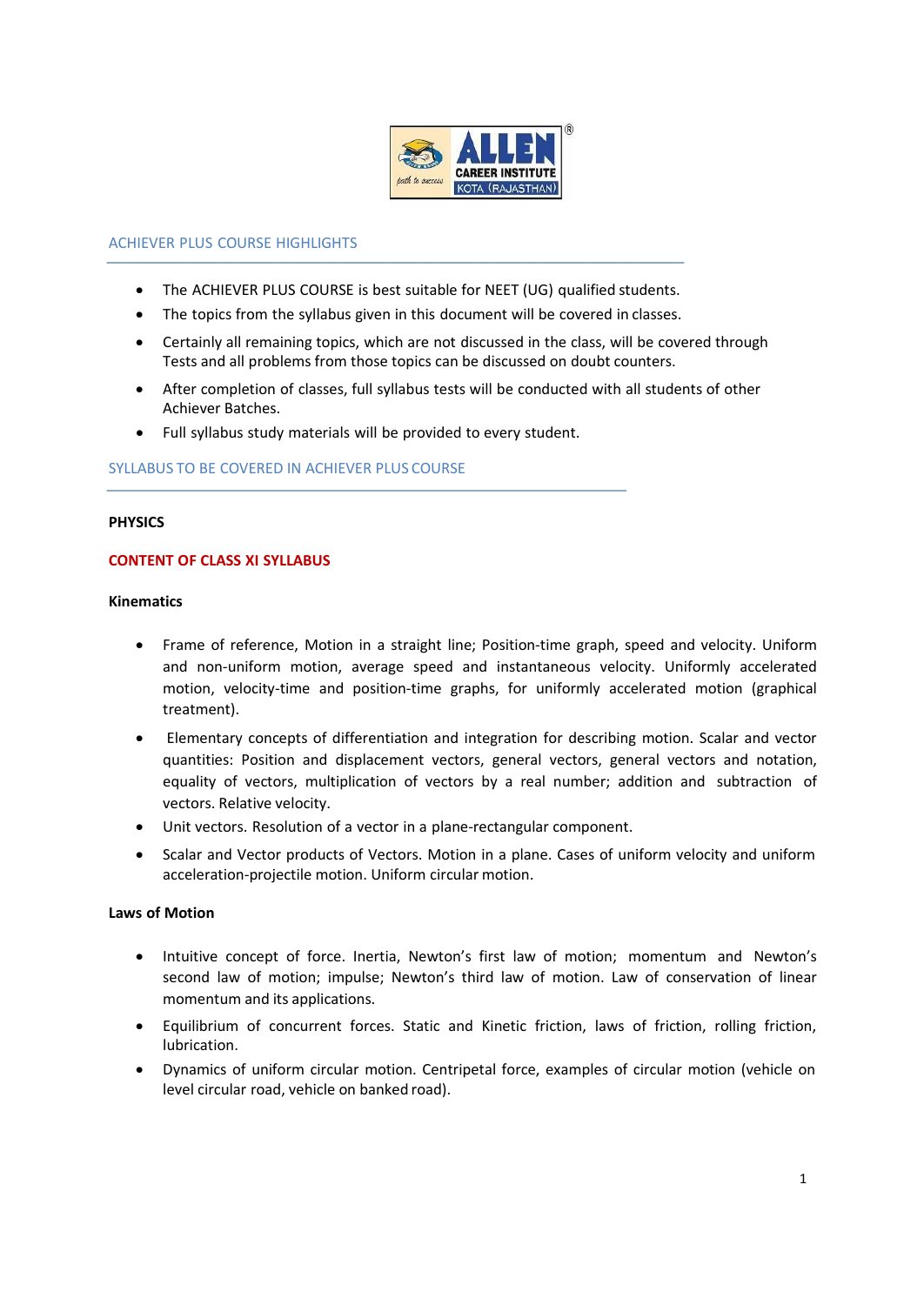# **Work, Energy and Power**

- Work done by a constant force and variable force; kinetic energy, work-energy theorem, power.
- Notion of potential energy, potential energy of a spring, conservative forces; conservation of mechanical energy (kinetic and potential energies); non-conservative forces; motion in a vertical circle, elastic and inelastic collisions in one and two dimensions.

## **Motion of System of Particles and Rigid Body**

- Centre of mass of a two-particle system, momentum conservation and centre of mass motion. Centre of mass of a rigid body; centre of mass of uniform rod. **P.**
- Moment of a force,-torque, angular momentum, conservation of angular momentum with some examples.
- Equilibrium of rigid bodies, rigid body rotation and equation of rotational motion, comparison of linear and rotational motions; moment of inertia, radius of gyration. Values of M.I. for simple geometrical objects (no derivation). Statement of parallel and perpendicular axes theorems and their applications.

## **Thermodynamics**

- Thermal equilibrium and definition of temperature (zeroth law of Thermodynamics). Heat, work and internal energy. First law of thermodynamics. Isothermal andadiabatic processes.
- Second law of the thermodynamics: Reversible and irreversible processes. Heat engines and refrigerators.

### **Behaviour of Perfect Gas and Kinetic Theory**

- Equation of state of a perfect gas, work done on compressing a gas.
- Kinetic theory of gases: Assumptions, concept of pressure. Kinetic energy and temperature; degrees of freedom, law of equipartition of energy (statement only) and application to specific heat capacities of gases; concept of mean free path.

# **Oscillations and Waves**

- Periodic motion-period, frequency, displacement as a function of time. Periodic functions. Simple harmonic motion(SHM) and its equation; phase; oscillations of a spring-restoring force and force constant; energy in SHM –Kinetic and potential energies; simple pendulum-derivation of expression for its time period; free, forced and damped oscillations (qualitative ideas only), resonance.
- Wave motion. Longitudinal and transverse waves, speed of wave motion. Displacement relation for a progressive wave. Principle of superposition of waves, reflection of waves, standing waves in strings and organ pipes, fundamental mode and harmonics. Beats. Doppler effect.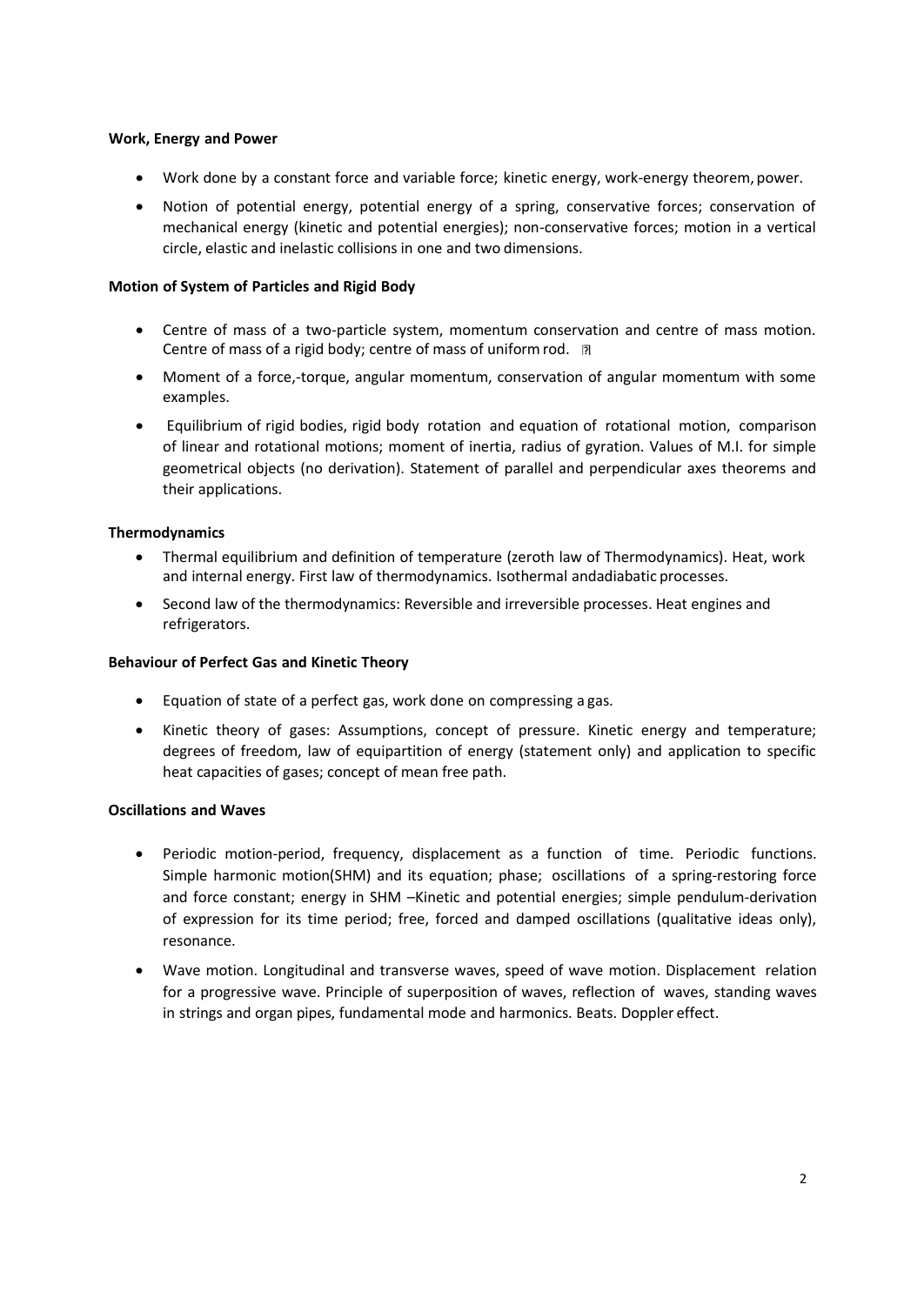# **CONTENTS OF CLASS XII SYLLABUS**

# **Electrostatics**

- Electric charges and their conservation. Coulomb's law-force between two point charges, forces between multiple charges; superposition principle and continuous charge distribution.
- Electric field, electric field due to a point charge, electric field lines; electric dipole, electric field due to a dipole; torque on a dipole in a uniform electric field.
- Electric flux, statement of Gauss's theorem and its applications to find field due to infinitely long straight wire, uniformly charged infinite plane sheet and uniformly charged thin spherical shell (field inside and outside)
- Electric potential, potential difference, electric potential due to a point charge, a dipole and system of charges: equipotential surfaces, electrical potential energy of a system of two point charges and of electric diploes in an electrostatic field.
- Conductors and insulators, free charges and bound charges inside a conductor. Dielectrics and electric polarization, capacitors and capacitance, combination of capacitors in series and in parallel, capacitance of a parallel plate capacitor with and without dielectric medium between the plates, energy stored in a capacitor, Van de Graaff generator.

## **Capacitors**

• Capacitors, Conductors and insulators, free charges and bound charges inside a conductor. Dielectrics and electric polarization, capacitors and capacitance, combination of capacitors in series and in parallel, capacitance of a parallel plate capacitor with and without dielectric medium between the plates, energy stored in a capacitor, Van de Graaff generator.

# **Current Electricity**

- Electric current, flow of electric charges in a metallic conductor, drift velocity and mobility, and their relation with electric current; Ohm's law, electrical resistance, V-I characteristics (liner and non-linear), electrical energy and power, electrical resistivity and conductivity.
- Carbon resistors, Colour code for carbon resistors; series and parallel combinations of resistors; temperature dependence of resistance.
- Internal resistance of a cell, potential difference and emf of a cell, combination of cells in series and in parallel.
- Kirchhoff's laws and simple applications. Wheatstone bridge, metre bridge.
- Potentiometer-principle and applications to measure potential difference, and for comparing emf of two cells; measurement of internal resistance of a cell.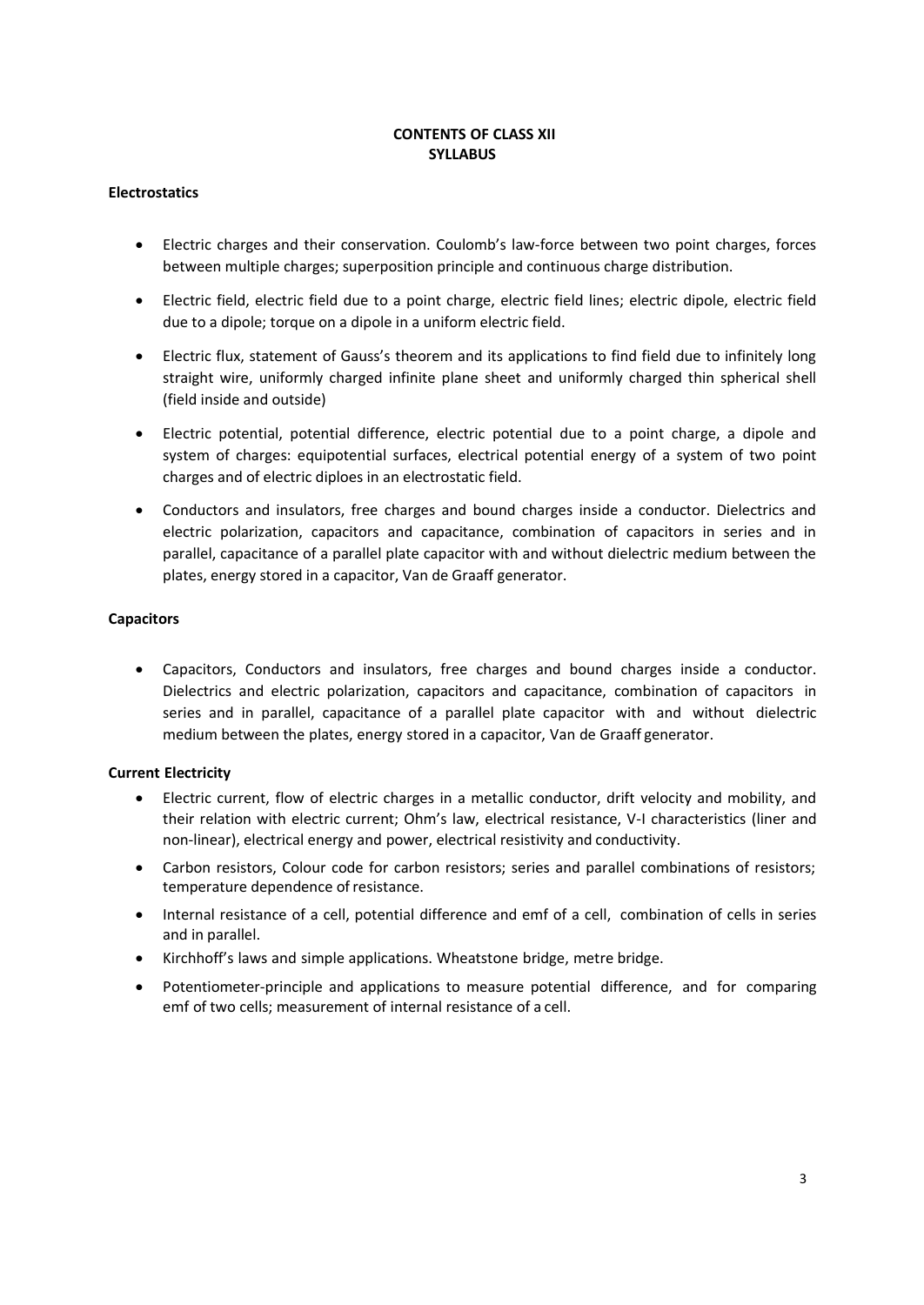# **Magnetic Effects of Current and Magnetism**

- Concept of magnetic field, Oersted's experiment. Biot-Savart law and its application to current carrying circular loop.
- Ampere's law and its applications to infinitely long straight wire, straight and toroidal solenoids. Force on a moving charge in uniform magnetic and electric fields. Cyclotron.
- Force on a current-carrying conductor in a uniform magnetic field. Force between two parallel current-carrying conductors-definition of ampere. Torque experienced by a current loop in a magnetic field; moving coil galvanometer-its current sensitivity and conversion to ammeter and voltmeter.
- Current loop as a magnetic dipole and its magnetic dipole moment. Magnetic dipole moment of a revolving electron. Magnetic field intensity due to a magnetic dipole (bar magnet) along its axis and perpendicular to its axis. Torque on a magnetic dipole (bar magnet) in a uniform magnetic field; bar magnet as an equivalent solenoid, magnetic field lines; Earth's magnetic field and magnetic elements.
- Para-, dia-and ferro-magnetic substances, with examples.
- Electromagnetic and factors affecting their strengths. Permanent magnets.

## **Electromagnetic Induction and Alternating Currents**

- Electromagnetic induction; Faraday's law, induced emf and current; Lenz's Law, Eddy currents. Self and mutual inductance.
- Alternating currents, peak and rms value of alternating current/ voltage; reactance and impedance; LC oscillations (qualitative treatment only), LCR series circuit, resonance; power in AC circuits, wattles current.
- AC generator and transformer.

# **Optics**

- Reflection of light, spherical mirrors, mirror formula. Refraction of light, total internal reflection and its applications optical fibres, refraction at spherical surfaces, lenses, thin lens formula, lensmaker's formula. Magnification, power of a lens, combination of thin lenses in contact combination of a lens and a mirror. Refraction and dispersion of light through a prism.
- Scattering of light-blue colour of the sky and reddish appearance of the sun at sunrise and sunset.
- Optical instruments: Human eye, image formation and accommodation, correction of eye defects(myopia and hypermetropia) using lenses.
- Microscopes and astronomical telescopes (reflecting and refracting) and their magnifying powers.
- Wave optics: Wavefront and Huygens' principle, reflection and refraction of plane wave at a plane surface using wavefronts.
- Proof of laws of reflection and refraction using Huygens' principle.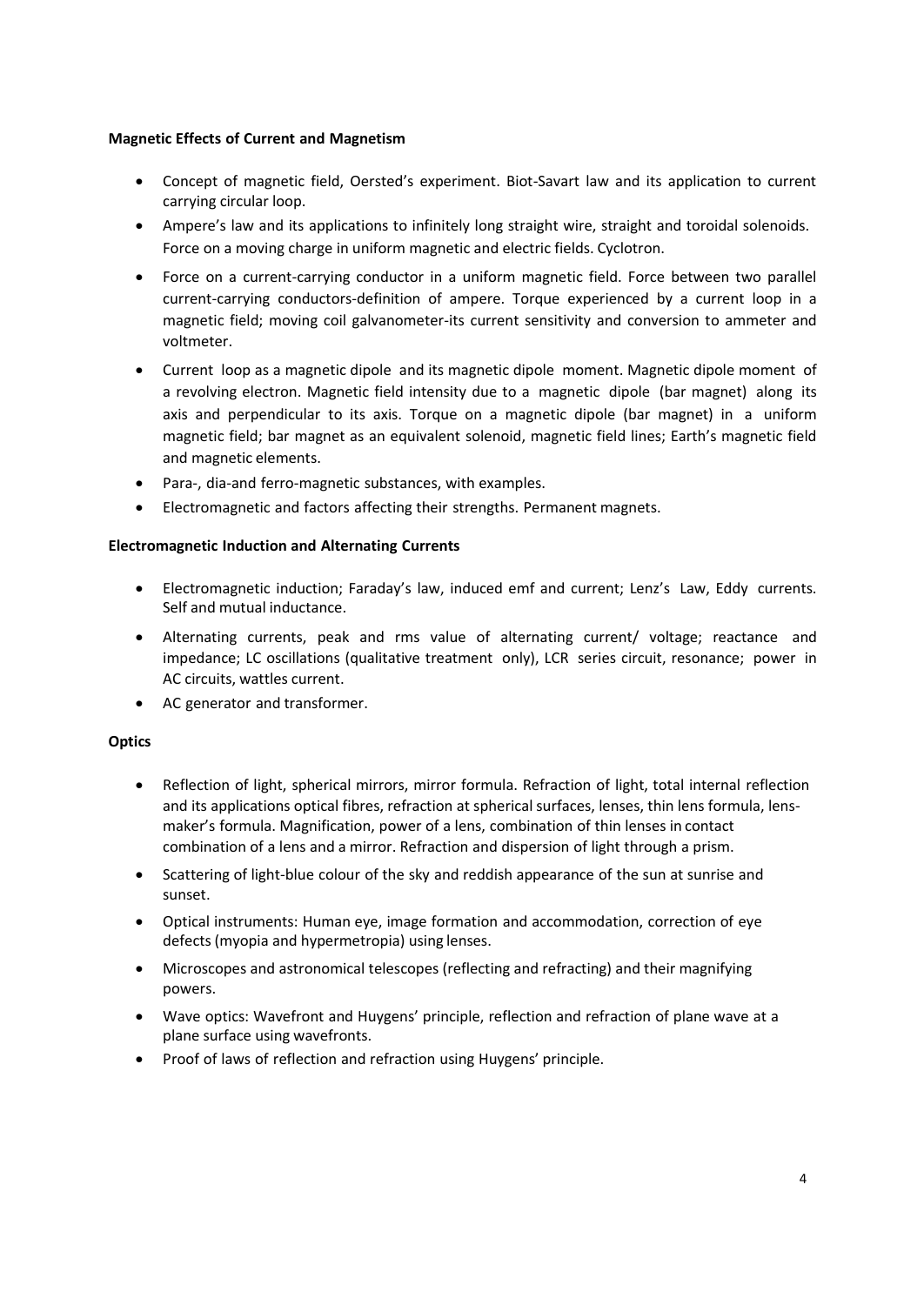- Interference, Young's double hole experiment and expression for fringe width, coherent sources and sustained interference of light.
- Diffraction due to a single slit, width of central maximum.
- Resolving power of microscopes and astronomical telescopes. Polarisation, plane polarized light; Brewster's law, uses of plane polarized light and Polaroids.

## **Dual Nature of Matter and Radiation**

- Photoelectric effect, Hertz and Lenard's observations; Einstein's photoelectric equation-particle nature of light.
- Matter waves- wave nature of particles, de Broglie relation. Davisson-Germer experiment (experimental details should be omitted; only conclusion should be explained).

#### **Nuclei**

• Radioactivity- alpha, beta and gamma particles/ rays and their properties decay law. Massenergy relation, mass defect; binding energy per nucleon and its variation with mass number, nuclear fission and fusion.

## **Electronic Devices**

• Energy bands in solids (qualitative ideas only), conductors, insulators and semiconductors; semiconductor diode- I-V characteristics in forward and reverse bias, diode as a rectifier; I-V characteristics of LED, photodiode, solar cell, and Zener diode; Zener diode as a voltage regulator. Junction transistor, transistor action, characteristics of a transistor; transistor as an amplifier (common emitter configuration) and oscillator. Logic gates (OR, AND, NOT, NAND and NOR). Transistor as a switch.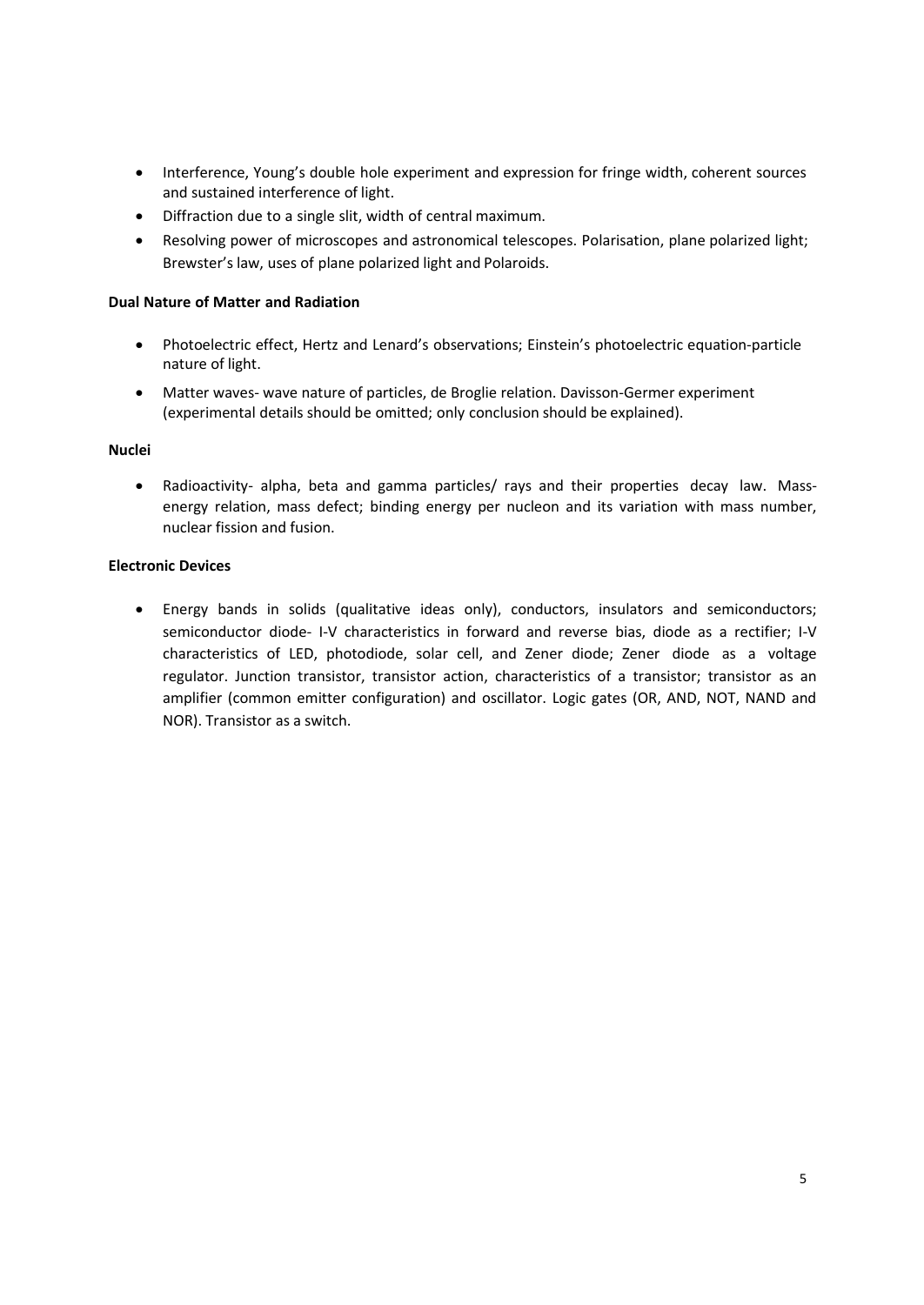# **CHEMISTRY**

### **Chemical Bonding and Molecular Structure**

• Valence electrons, ionic bond, covalent bond, bond parameters, Lewis structure, polar character of covalent bond, valence bond theory, resonance, geometry of molecules, VSEPR theory, concept of hybridization involving s, p and d orbitals and shapes of some simple molecules, molecular orbital theory of homonuclear diatomic molecules (qualitative idea only). Hydrogen bond.

## **Some p-Block Elements**

- General Introduction to p-Block Elements.
- Group 13 elements: General introduction, electronic configuration, occurrence, variation of properties, oxidation states, trends in chemical reactivity, anomalous properties of first element of the group; Boron, some important compounds: borax, boric acids, boron hydrides. Aluminium: uses, reactions with acids and alkalies.
- General 14 elements: General introduction, electronic configuration, occurrence, variation of properties, oxidation states, trends in chemical reactivity, anomalous behaviour of first element. Carbon, allotropic forms, physical and chemical properties: uses of some important compounds: oxides.
- Important compounds of silicon and a few uses: silicon tetrachloride, silicones, silicates and zeolites, their uses.
- Group 15 elements: General introduction, electronic configuration, occurrence, oxidation states, trends in physical and chemical properties; preparation and properties of ammonia and nitric acid, oxides of nitrogen (structure only); Phosphorous-allotropic forms; compounds of phosphorous: preparation and properties of phosphine, halides (PCI $_3$ , PCI $_5$ ) and oxoacids (elementary idea only).
- Group 16 elements: General introduction, electronic configuration, oxidation states, occurrence, trends in physical and chemical properties; dioxygen: preparation, properties and uses; classification of oxides; ozone. Sulphur – allotropic forms; compounds of sulphur: preparation, preparation, properties and uses of sulphur dioxide; sulphuric acid: industrial process of manufacture, properties and uses, oxoacids of sulphur (structures only).
- Group 17 elements: General introduction, electronic configuration, oxidation states, occurrence, trends in physical and chemical properties; compounds of halogens: preparation, properties and uses of chlorine and hydrochloric acid, interhalogen compounds, oxoacids of halogens (structures only).
- Group 18 elements: General introduction, electronic configuration, occurrence, trends in physical and chemical properties, uses.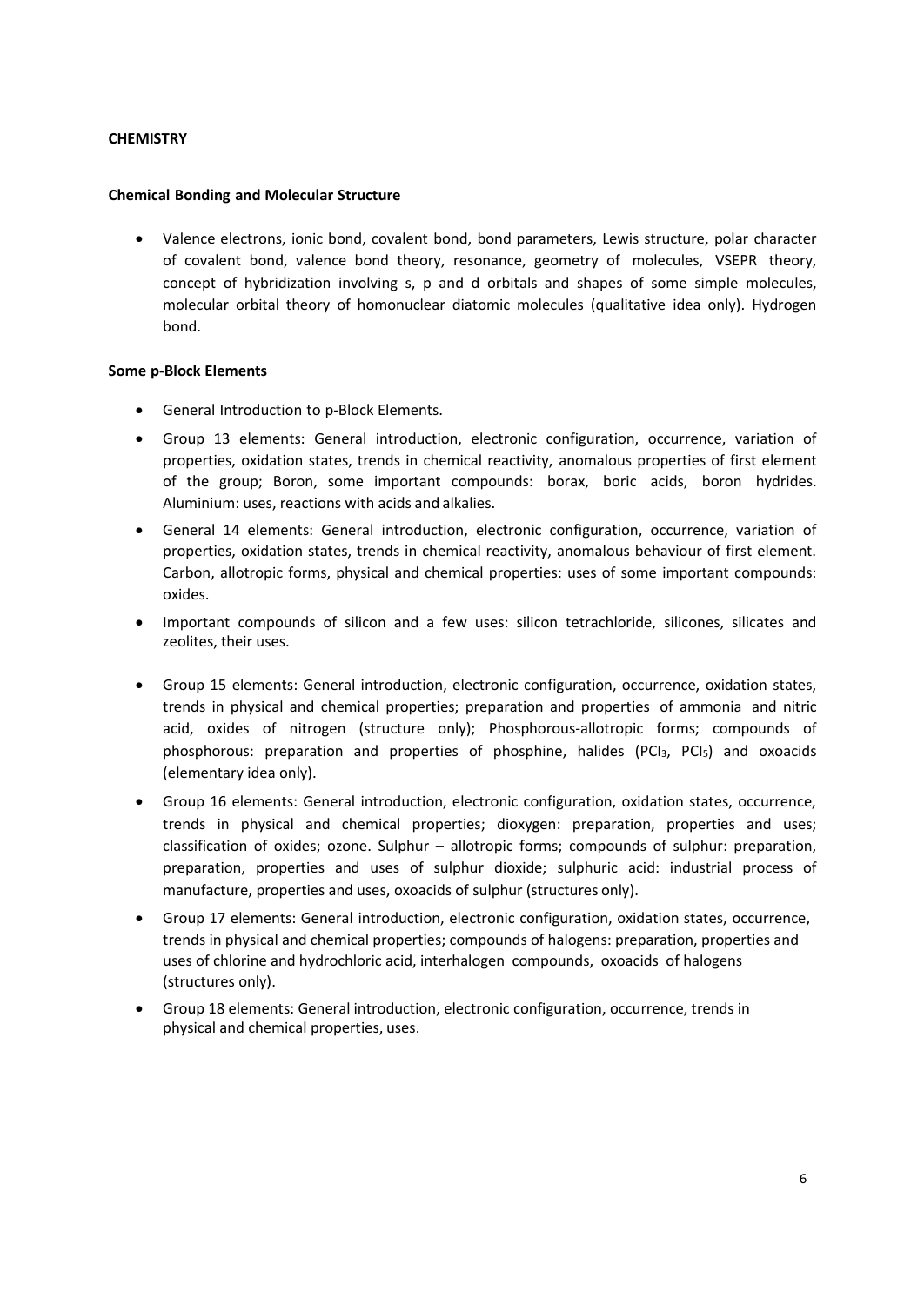# **Coordination Compounds**

• Coordination compounds: Introduction, ligands, coordination number, colour, magnetic properties and shapes, IUPAC nomenclature of mononuclear coordination compounds, isomerism (structural and stereo) bonding, Werner's theory VBT, CFT; importance of coordination compounds (in qualitative analysis, biological systems).

### **d and f Block Elements**

- General introduction, electronic configuration, characteristics of transition metals, general trends in properties of the first row transition metals-metallic character, ionization enthalpy, oxidation states, ionic radii, colour, catalytic property, magnetic properties, interstitial compounds, alloy formation. Preparation and properties of  $K_2Cr_2O_7$  and KMnO<sub>4</sub>.
- Lanthanoids- electronic configuration, oxidation states, chemical reactivity, and lanthanoid contraction and its consequences.
- Actinoids: Electronic configuration, oxidation states and comparison with lanthanoids.

## **Ionic Equilibrium**

• Ionization of acids and bases , Strong and weak electrolytes , Degree of ionization, Ionization of polybasic acids, Acid strength, Concept of pH, Hydrolysis of salts(elementary idea), Buffer solutions, Henderson Equation , Solubility product, Common ion Effect( with illustrative example)

### **Thermodynamics**

- First law of thermodynamics-internal energy and enthalpy, heat capacity and specific heat, measurement of U and H, Hess's law of constant heat summation, enthalpy of : bond dissociation, combustion, formation, atomization, sublimation, phase transition, ionization, solution and dilution.
- Introduction of entropy as state function, Second law of thermodynamics, Gibbs energy change for spontaneous and non-spontaneous process, criteria for equilibrium and spontaneity.
- Third law of thermodynamics-Brief introduction.

#### **Solutions**

• Types of solutions, expression of concentration of solutions of solids in liquids, solubility of gases in liquids, solid solutions, colligative properties- relative lowering of vapour pressure, Raoult's law, elevation of boiling point, depression of freezing point, osmotic pressure, determination of molecular masses using colligative properties abnormal molecular mass, Van't Hoff factor.

#### **Electrochemistry**

• Redox reactions, conductance in electrolytic solutions, specific and molar conductivity, variation of conductivity with concentration, Kohlrausch's Law, electrolysis and Laws of electrolysis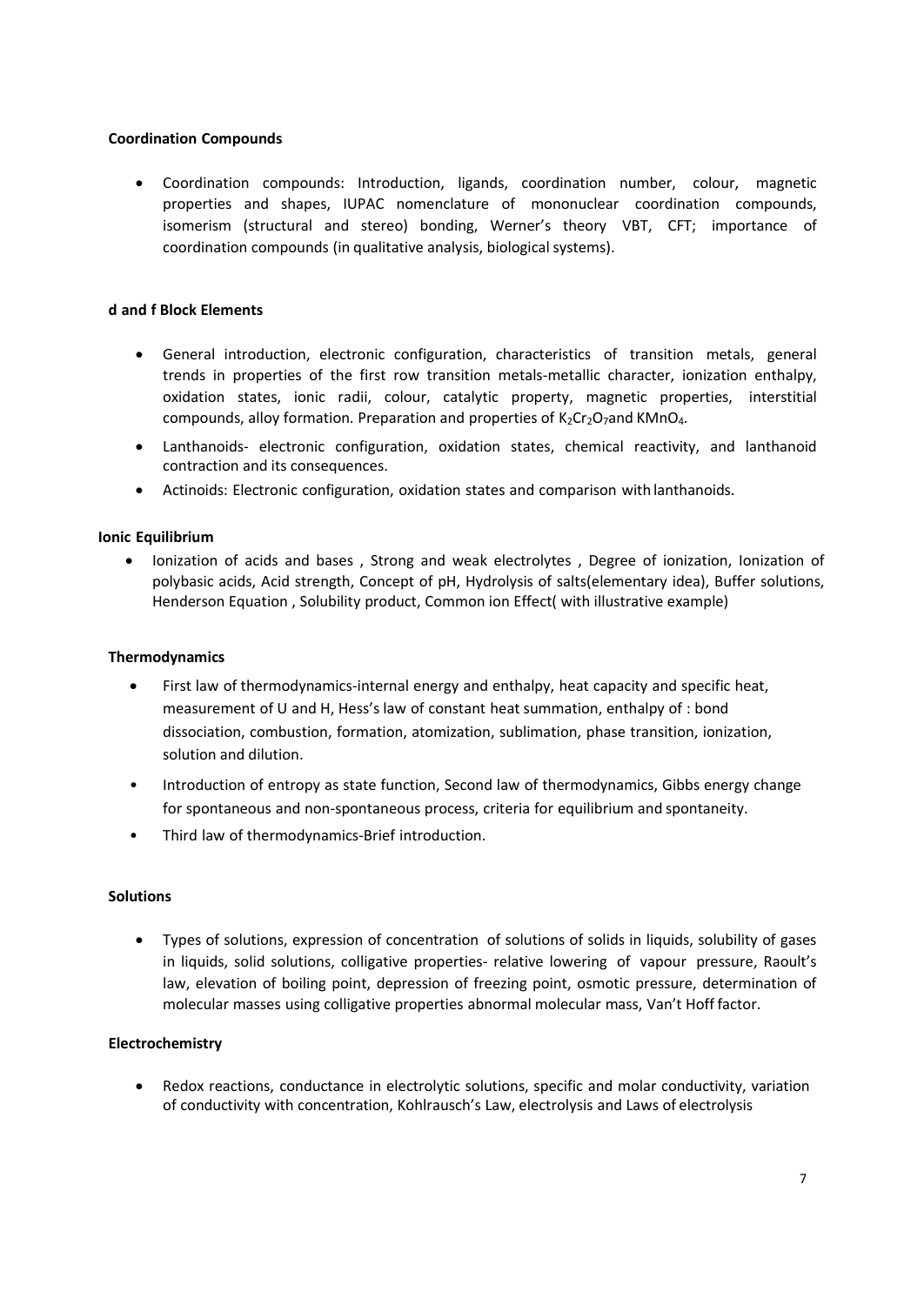(elementary idea), dry cell, electrolytic cells and Galvanic cells, lead accumulator, EMF of a cell, standard electrode potential, Relation between Gibbs energy change and EMF of a cell, fuel cells; corrosion.

# **Chemical Kinetics**

• Rate of a reaction (average and instantaneous), factors affecting rates of reaction; concentration, temperature, catalyst; order and molecularity of a reaction; rate law and specific rate constant, integrated rate equations and half life (only for zero and first order reactions); concept of collision theory (elementary idea, no mathematical treatment), Activation energy, Arrhenius equation.

#### **Organic Chemistry : Some Basic Principles and Techniques**

- Electronic displacements in a covalent bond: inductive effect, electromeric effect, resonance and hyperconjugation.
- Homolytic and heterolytic fission of a covalent bond: free radials, carbocations, carbanions; electrophiles and nucleophiles, types of organic reactions.

## **Hydrocarbons**

- Alkanes- Chemical reactions including free radical mechanism of halogenation, combustion and pyrolysis.
- Alkenes- Structure of double bond (ethene), physical properties, methods of preparation, chemical reactions (mechanism of electrophilic addition, addition of hydrogen, halogen, water, hydrogen halides (Markovnikov's addition and peroxide effect)), ozonolysis , oxidation.
- Alkynes- Structure of triple bond (ethyne), methods of preparation, chemical reactions (acidic character of alkynes, addition reaction of hydrogen, halogens, hydrogen halides and water).
- Aromatic hydrocarbons- Benzene, resonance, aromaticity, chemical properties (mechanism of electrophilic substitution, Nitration, sulphonation, halogenation, Friedel Craft's alkylation and acylation), directive influence of functional group in mono-substituted benzene; carcinogenicity and toxicity.

#### **Haloalkanes and Haloarenes**

- Haloalkanes: Chemical properties, mechanism of substitution reactions, Optical rotation.
- Haloarenes: Nature of C-X bond, substitution reactions (directive influence of halogen for monosubstituted compounds only).
- Uses and environment effects of dichloromethane, trichloromethane, tetrachloromethane, iodoform, DDT.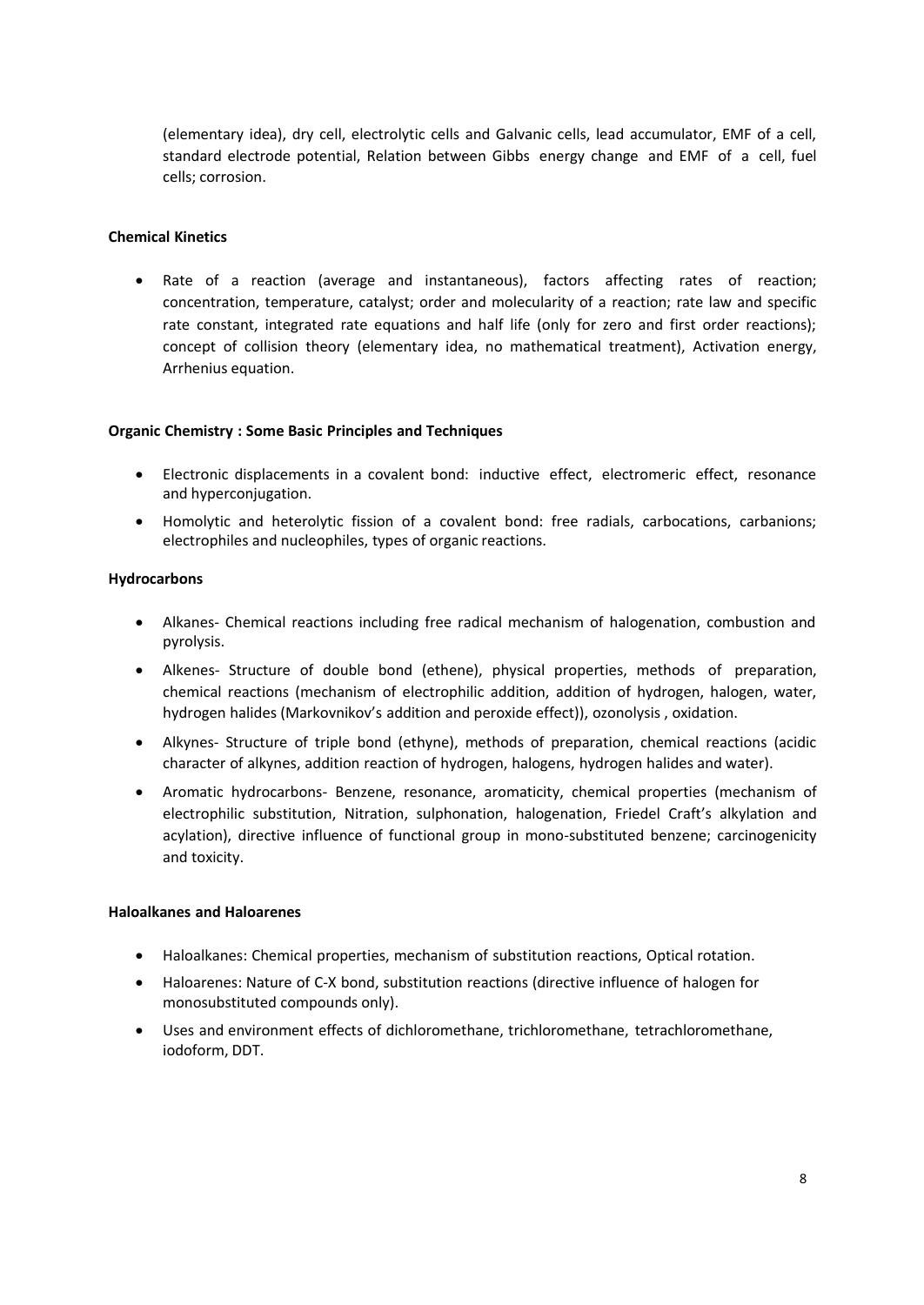# **Alcohols, Phenols and Ethers**

- Alcohols: Methods of preparation, physical and chemical properties (of primary alcohols only), identification of primary, secondary and tertiary alcohols, mechanism of dehydration, uses with special reference to methanol and ethanol.
- Phenols: Methods of preparation, physical and chemical properties, acidic nature of phenol, electrophillic substitution reactions, uses of phenols.
- Ethers: Nomenclature, methods of preparation, physical and chemical properties use.

# **Aldehydes, Ketones and Carboxylic Acids**

- Aldehydes and Ketones: Nature of carbonyl group, methods of preparation, physical and chemical properties, and mechanism of nucleophilic addition, reactivity of alpha hydrogen in aldehydes, uses.
- Carboxylic Acids: Nomenclature, acidic nature, methods of preparation, physical and chemical properties, uses.

## **Organic Compounds Containing Nitrogen**

- Amines: Classification, structure, methods of preparation, physical and chemical properties, uses, identification of primary, secondary and tertiary amines, Cyanides and Isocyanides will be mentioned at relevant places.
- Diazonium salts: Preparation, chemical reactions and importance in synthetic organic chemistry.

# **Polymers**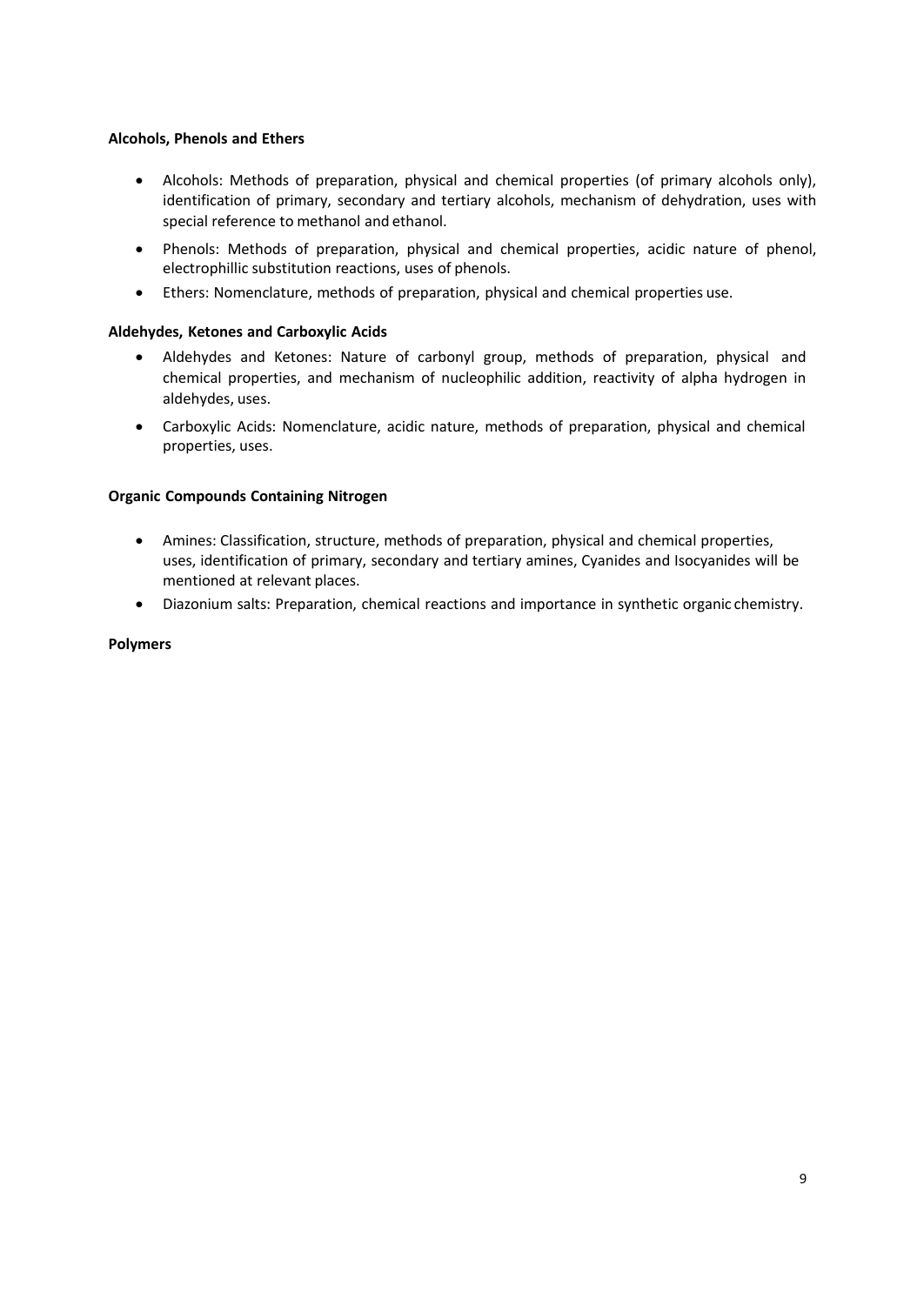### **BIOLOGY**

### **CONTENTS OF CLASS XI SYLLABUS**

#### **Diversity in Living World**

- Biodiversity; Need for classification; Three domains of life; Taxonomy & Systematics; Concept of species and taxonomical hierarchy; Binomial nomenclature; Tools for study of Taxonomy – Museums, Zoos, Herbaria, Botanical gardens.
- Five kingdom classification; salient features and classification of Monera; Protista and Fungi into major groups; Lichens; Viruses and Viroids.
- Salient features and classification of plants into major groups-Algae, Bryophytes, Pteridophytes, Gymnosperms and Angiosperms (three to five salient and distinguishing features and at least two examples of each category); Angiospermsclassification up to class, characteristic features and examples).
- Salient features and classification of animals-nonchordate up to phyla level and chordate up to classes level (three to five salient features and at least two examples).
- Morphology and modifications; and functions of different parts of flowering plants: Root, stem, leaf,
- B Cell division: Cell cycle, mitosis, meiosis and their significance

#### **Plant Physiology**

- Transport in plants: Movement of water, gases and nutrients; Cell to cell transport-Diffusion, facilitated diffusion, active transport; Plant – water relations – Imbibition, water potential, osmosis, plasmolysis; Long distance transport of water – Absorption, apoplast, symplast, transpiration pull, root pressure and guttation; Transpiration-Opening and closing of stomata; Uptake and translocation of mineral nutrients-Transport of food, phloem transport, Mass flow hypothesis; Diffusion of gases (brief mention).
- Mineral nutrition: Essential minerals, macro and micronutrients and their role; Deficiency symptoms; Mineral toxicity; Elementary idea of Hydroponics as a method to study mineral nutrition; Nitrogen metabolism-Nitrogen cycle, biological nitrogen fixation.
- Photosynthesis: Photosynthesis as a means of Autotrophic nutrition; Site of photosynthesis take place; pigments involved in Photosynthesis (Elementary idea); Photochemical and biosynthetic phases of photosynthesis; Cyclic and noncyclic and photophosphorylation; Chemiosmotic hypothesis; Photorespiration C3 and C4 pathways; Factors affecting photosynthesis.
- Respiration: Exchange gases; Cellular respiration-glycolysis, fermentation (anaerobic), TCA cycle and electron transport system (aerobic); Energy relations-Number of ATP molecules generated; Amphibolic pathways; Respiratory quotient.
- Plant growth : Photoperiodism and vernalisation.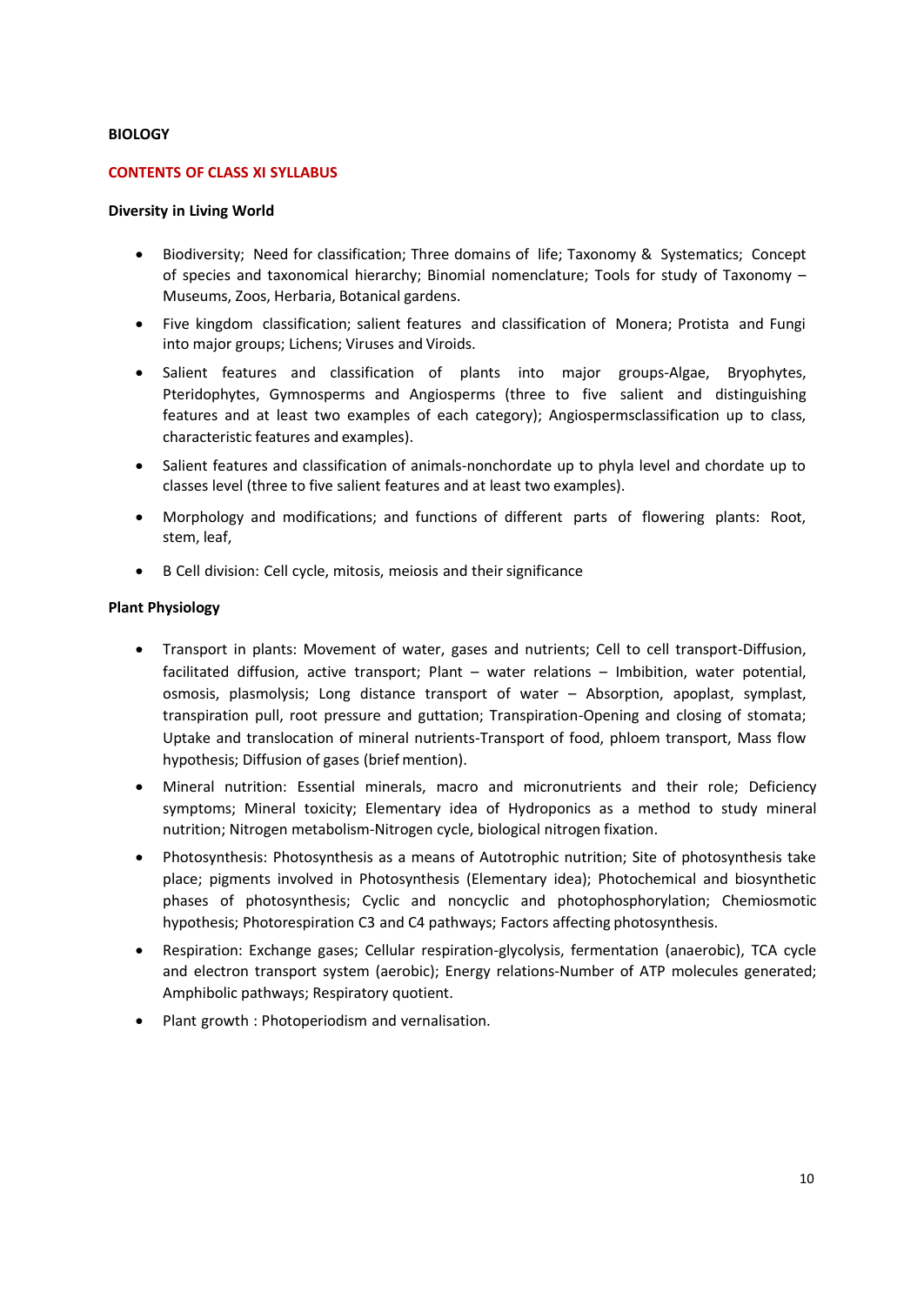# **CONTENTS OF CLASS XII SYLLABUS**

### **Reproduction**

- Human Reproduction: Male and female reproductive systems; Microscopic anatomy of testis and ovary; Gametogenesisspermatogenesis & oogenesis; Menstrual cycle; Fertilisation, embryo development upto blastocyst formation, implantation; Pregnancy and placenta formation (Elementary idea); Parturition (Elementary idea); Lactation (Elementary idea).
- Reproductive health: Need for reproductive health and prevention of sexually transmitted diseases (STD); Birth controlNeed and Methods, Contraception and Medical Termination of Pregnancy (MTP); Amniocentesis; Infertility and assisted reproductive technologies – IVF, ZIFT, GIFT (Elementary idea for general awareness).

## **Genetics and Evolution**

- Heredity and variation: Mendelian Inheritance; Deviations from Mendelism-Incomplete dominance, Co-dominance, Multiple alleles and Inheritance of blood groups, Pleiotropy; Elementary idea of polygenic inheritance; Chromosome theory of inheritance; Chromosomes and genes; Sex determination-In humans, birds, honey bee; Linkage and crossing over; Sex linked inheritance-Haemophilia, Colour blindness; Mendelian disorders in humans-Thalassemia; Chromosomal disorders in humans; Down's syndrome, Turner's and Klinefelter'ssyndromes.
- Molecular basis of Inheritance: Search for genetic material and DNA as genetic material; Structure of DNA and RNA; DNA packaging; DNA replication; Central dogma; Transcription, genetic code, translation; Gene expression and regulation-Lac Operon; Genome and human genome project; DNA finger printing.
- Evolution: Origin of life; Biological evolution and evidences for biological evolution from Paleontology, comparative anatomy, embryology and molecular evidence); Darwin's contribution, Modern Synthetic theory of Evolution; Mechanism of evolution-Variation (Mutation and Recombination) and Natural Selection with examples, types of natural selection; Gene flow and genetic drift; Hardy-Weinberg's principle; Adaptive Radiation; Human evolution.

#### **Biology and Human Welfare**

• Health and Disease; Pathogens; parasites causing human diseases (Malaria, Filariasis, Ascariasis. Typhoid, Pneumonia, common cold, amoebiasis, ring worm); Basic concepts of immunologyvaccines; Cancer, HIV and AIDS; Adolescence, drug and alcohol abuse.

# **Biotechnology and Its Applications**

- Principles and process of Biotechnology: Genetic engineering (Recombinant DNA technology).
- Application of Biotechnology in health and agriculture: Human insulin and vaccine production, gene therapy; Genetically modified organisms-Bt crops; Transgenic Animals; Biosafety issues-Biopiracy and patents.